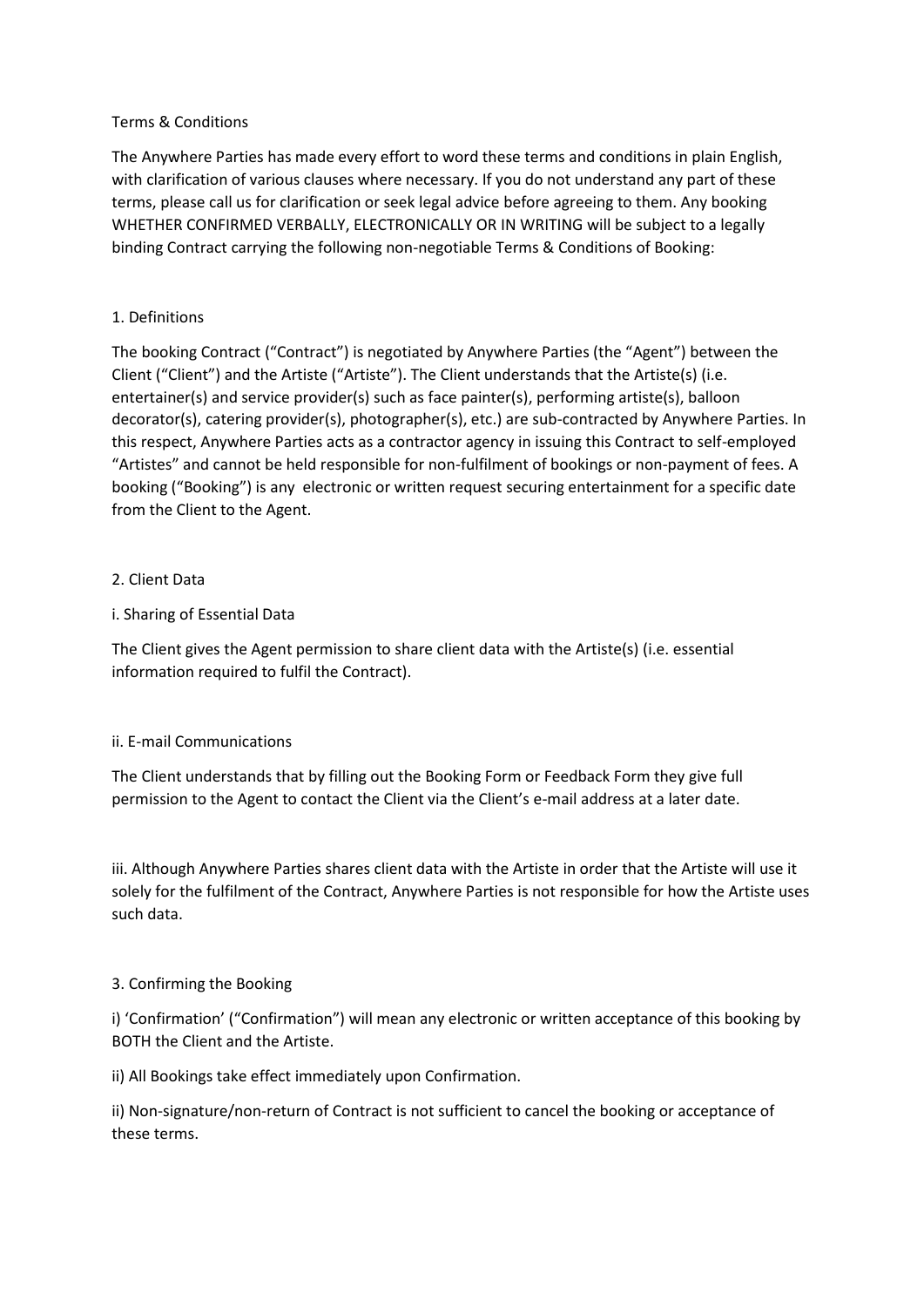Upon 'Confirmation' of the Booking, Anywhere Parties will issue a Contract to the Client and the Artiste for confirmation of details by electronic email. Both the Client and the Artiste may keep one copy of the Contract for their personal records. Anywhere Parties will store the Contract(s) for safe keeping (copies available on request) and will act as the Agent negotiator between both parties for the period up to and including the date of the event and for twenty-four months after the event.

## 4. Changes to Contract

i. The agreed booking fees may be subject to change (in agreement with both the Client and the Artiste) if any details on the Contract are altered. All changes to the Contract must be arranged and agreed by Anywhere Parties in advance of the event.

## 5. Right to Refusal of Services

Anywhere Parties reserve the right to refuse service to anyone for any reason at any time.

## 6. Policy on abuse

Should the Artiste, at any time, experience abuse in any manner from the Client or any individual at the event, contract terms will immediately be terminated without hesitation. The Artiste and Anywhere Parties reserve the right to cancel all contract terms and conditions under 'any and all' abuse.

# 7. Payment of fees

The Client pays 50% of the fee deposit to Anywhere Parties upon booking entertainment and/or services with Anywhere Parties. The remaining balance is paid in cash on the day of the booking to the entertainer. Fees can be paid by Credit/debit card.

If any fee which the Client is due to pay prior to the event has not been received at least 5 working days before the event, the Artiste has the right to cancel the Booking without penalty and the Client will forfeit any other fees paid previously and remain liable for any cancellation fees due (see clause 8.)

### 8. Cancellations

### Cancellation by the Client:

In the event that the Client cancels the Booking, the Client agrees to inform Anywhere Parties immediately. Anywhere Parties agrees to inform the Artiste of the cancellation immediately.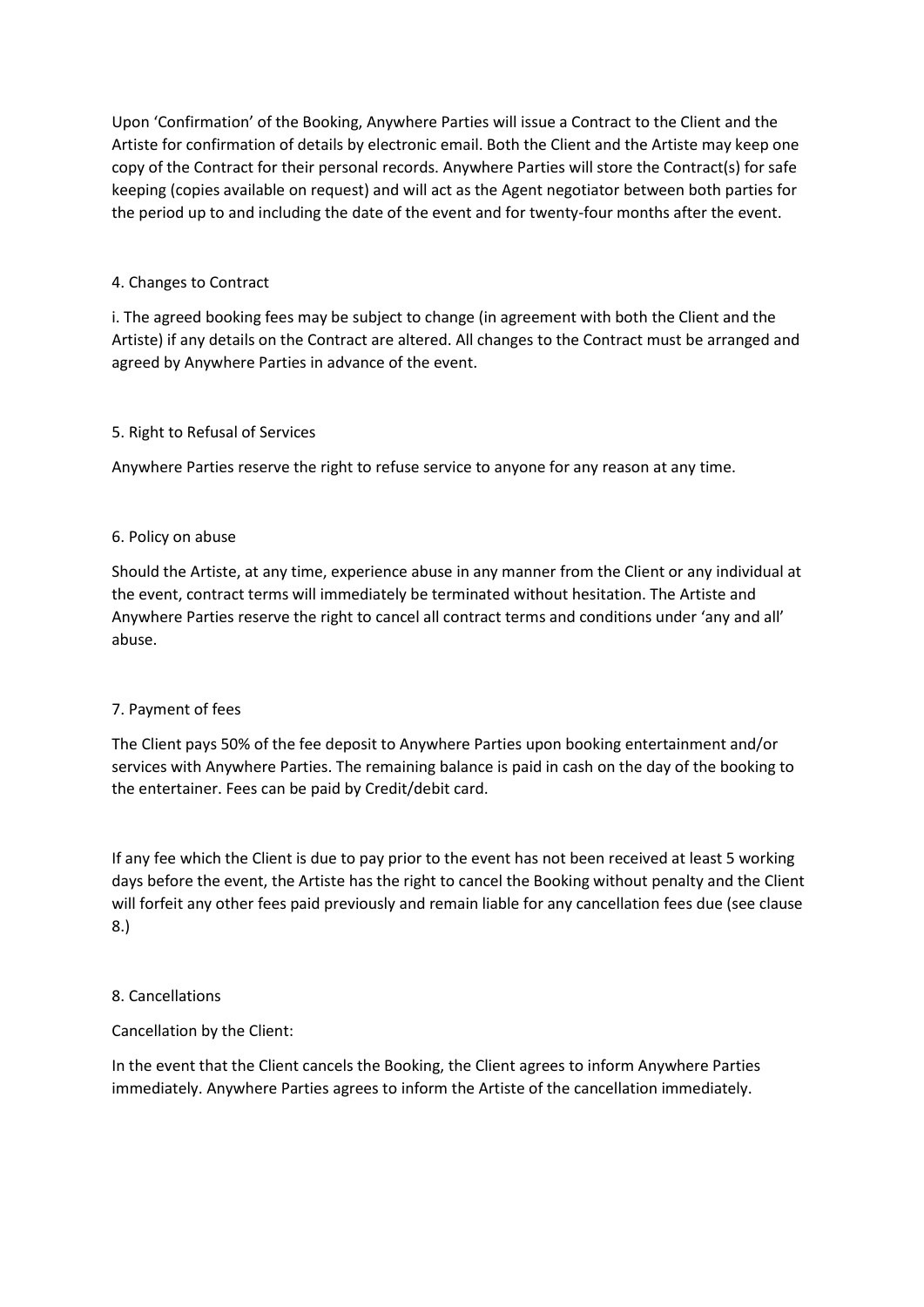i) Cancellation by the Client less than 28 days prior to the engagement will result in a cancellation charge of 50% of the total booking fee (the sum of the deposit made at the time of booking plus the remaining balance) made payable to Anywhere Parties by the Client.

ii) Cancellation by the Client less than 14 days prior to the engagement will result in a cancellation charge of 75% of the total booking fee (the sum of the deposit made at the time of booking plus the remaining balance) made payable to Anywhere Parties by the Client.

iii) Cancellation by the Client less than 7 days prior to the engagement will result in a cancellation charge of 100% of the total booking fee (the sum of the deposit made at the time of booking plus the remaining balance) made payable to Anywhere Parties by the Client.

If the Artiste is able to re-fill a cancelled date then no cancellation fees will be due unless the new date is of a lower value than the cancelled date in which case the Artiste will be entitled to recover from the Client the difference in value, excluding travel costs & expenses.

In the event of a cancellation, the Artiste agrees to make all reasonable attempts to refill the date.

It is the Client's responsibility to ensure their venue can accommodate the Artiste and cancellation of the Booking or non-performance of the Artiste due to venue restrictions will place the Client liable for cancellation fees as detailed above.

All cancelled party bookings due to COVID-19 will be given a grace period of 12 calendar months to rebook their party without losing their initial deposit payment. The booking will be transferred, subject to availability, within a maximum period of 12 calendar months from the original party booking date

Cancellation by the Artiste:

Cancellation by the Artiste is not allowed for any reason except circumstances covered by 'Force Majeure' (see clause 23.)

In the unlikely event that the Artiste cancels the booking, the Artiste agrees to inform Anywhere Parties immediately. Anywhere Parties agrees to inform the Client of the cancellation and make all reasonable attempts to find a suitable replacement Artiste of similar standard, style & value, at no extra cost to the Client. Should a suitable replacement not be found, Anywhere Parties agrees to refund the Client their booking fees already paid in advance.

Should the Artiste cancel a booking under circumstances not covered by 'Force Majeure' (see clause 23), the Client may pursue unlimited damages from the Artiste as they see fit.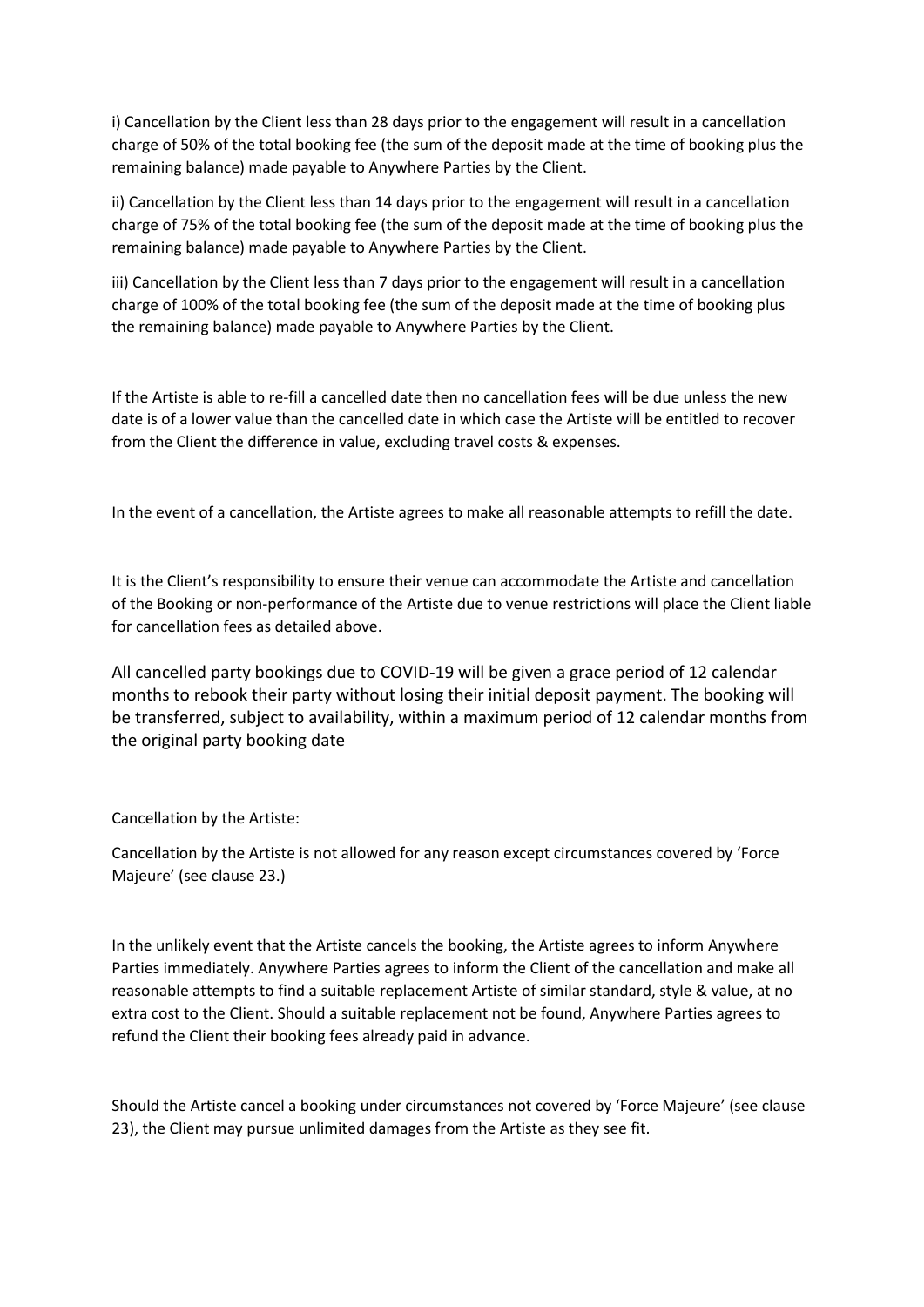The Artiste also agrees to pay Anywhere Parties an administration fee, the amount of which is determined by Anywhere Parties, and this must be paid to Anywhere Parties within 7 working days on cancellation.

The Artiste also agrees to pay any difference between the balance of this Contract and the fees charged by any replacement Artiste arranged for the Client by Anywhere Parties.

There will be no refund given to the Client against the booking fee already paid, and no 'administration charge' will be made to the Artiste if a replacement Artiste of similar value can be arranged by Anywhere Parties and agreed by the Client. However, should a replacement Artiste charge a much lower fee, the Client will be refunded a proportionate amount of their booking fee. Where possible, the Client and Artiste will be contacted to agree this in advance.

If a replacement Artiste is required last minute and the Client is not happy to accept the replacement Artiste, they must not allow the replacement Artiste to perform. If the replacement Artiste is allowed to perform, their full fee will be due.

### 9. Late payment of fee

i. Failure by the Client to pay the booking fee within the terms specified will result in Client being in default of Contract. The booking may be cancelled and the Client will be bound by the cancellation clauses in part 8 of these Terms and Conditions.

# 10. Responsibility for incorrect information in the booking

If the booking information is incorrect in any way, then it is the Client's responsibility to inform Anywhere Parties of any/all changes. This is not included in the price.

### 11. Complaints

If through their own fault the Artiste is unable to fulfil part of the event schedule or breaks the terms of this Contract and the Client would like to claim a reduction on the Artiste's fee, a complaint must be made in writing to Anywhere Parties no more than 30 days after the event. Full payment must still be made to the Artiste as agreed in the Contract. Withholding payment is illegal. Failure to pay the Artiste within the terms of this Contract will incur charges outlined in clause 7 (see above) and may render the Client subject to prosecution. Whilst Anywhere Parties cannot be held responsible for the actions or failures of either the Client or Artiste, we will make every effort to settle disputes without the need for either party to take legal action against each other. Once the Client has made a written complaint, Anywhere Parties will contact the Artiste to discuss the complaint and request a written statement detailing their version of events. Anywhere Parties will act as mediator between Client and Artiste in order to come to an amicable agreement over any refund or expense which may be due. If Anywhere Parties cannot settle the dispute to the mutual satisfaction of both Client and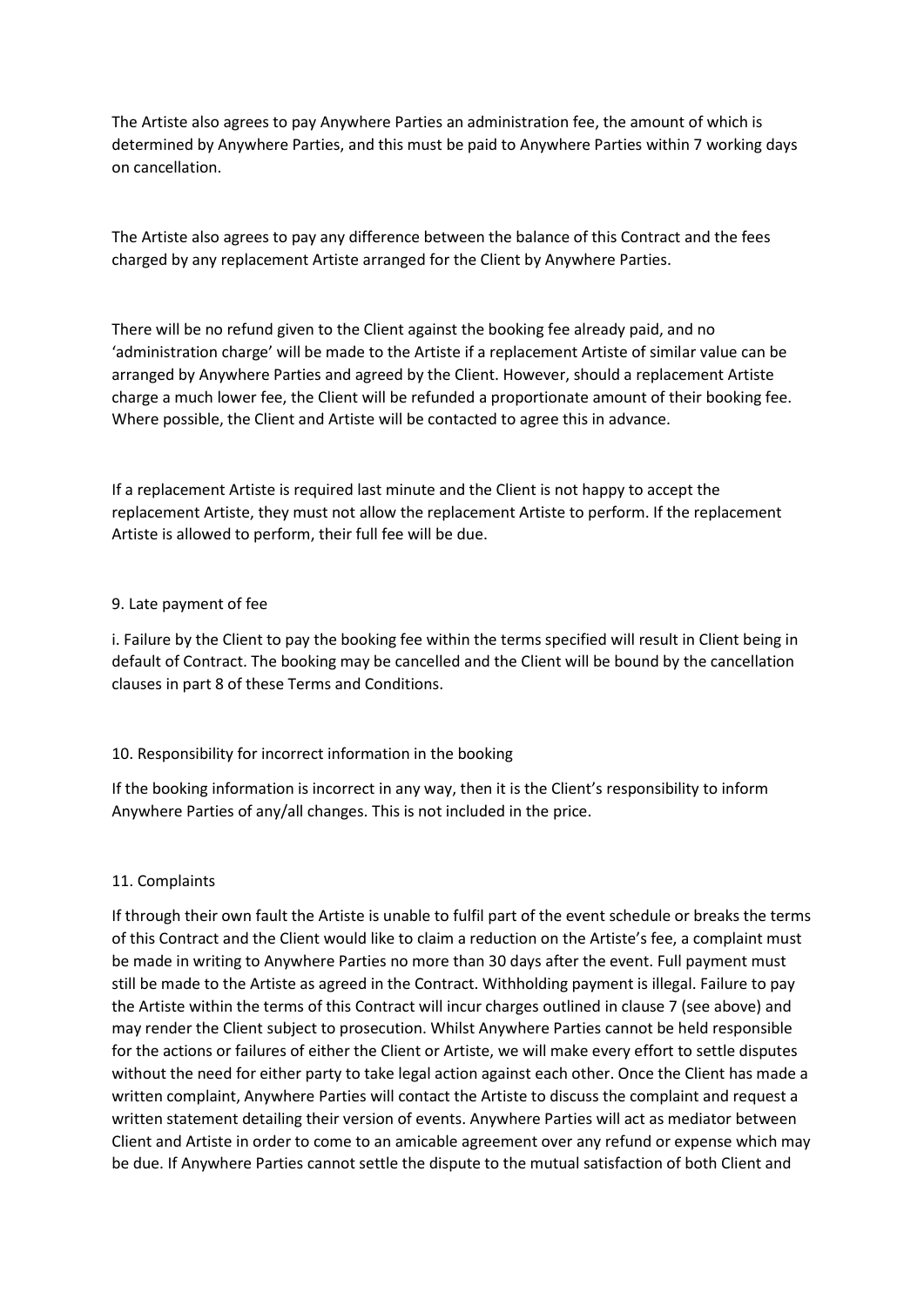Artiste, both parties must settle the matter directly via their own legal representatives. Any dispute between the Client and the Artiste based on changes to the Contract/performance that were agreed by both the Client and the Artiste, but not confirmed by Anywhere Parties in writing, must be settled between the Client and the Artiste directly. Anywhere Parties will not be able to mediate over these agreements or changes.

## 13. Changes on the day

Where possible, changes to the Contract schedule, which are unavoidable on the day of the event, should first be discussed & agreed with the Agent. Should this not be possible, changes are to be agreed between the Client and the Artiste prior to performance. Any changes will be subject to these Terms and Conditions.

If changes negotiated between the Client and the Artiste on the day of the event are agreed to incur additional costs to the Client, the Artiste accepts full responsibility for arranging the collection of additional fees and agrees that these fees will be subject to Anywhere Parties standard rate of commission.

## 14. Delayed event schedules and late finish fees

If due to the late running of or alterations to the event schedule which is no fault of the Artiste, the Artiste is not able to perform their full performance time within the schedule outlined in the Contract, there will be no reduction in the Artiste's fee.

If the event runs late and the Artiste is asked and agrees to finish later than the finish time in the booking Contract, and the Artiste does not agree an additional surcharge, then the following standard 'late finish' fees will be charged:

10% of the total balance due per  $\frac{1}{2}$  hour over run, payable on the day of the event by the Client to the Artiste in cash or by cheque.

The Artiste has the right to refuse to finish later than the Contracted finish time without penalty.

# 15. Extended performance fees

If the event schedule is changed on the day and the Artiste is required and agrees to perform for longer than the 'Performance times' agreed in the Contract, and no additional surcharge is agreed by the Artiste on the day of the event, the following standard 'Extended performance fees' will be charged: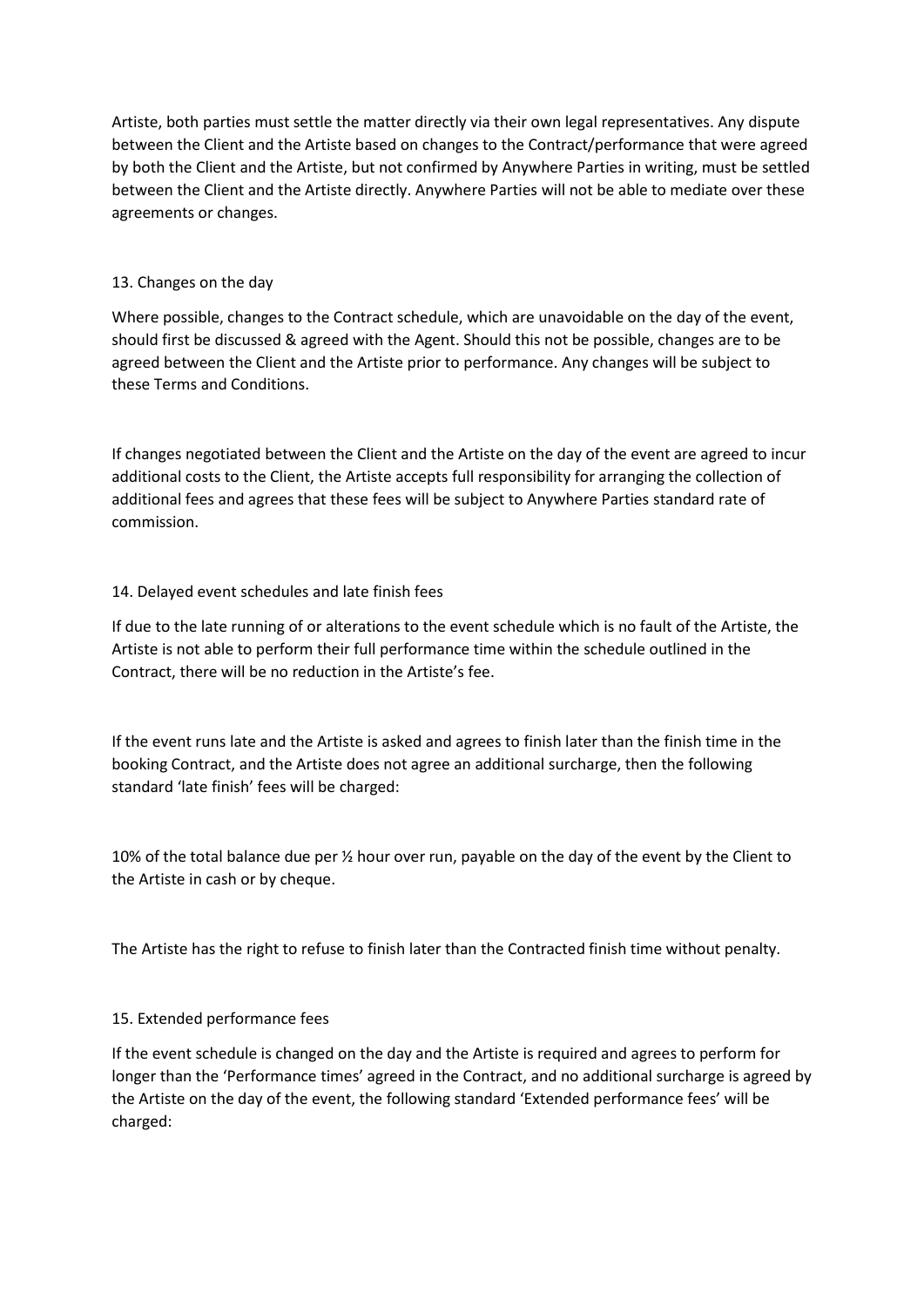25% of the total balance for every 25% that the originally agreed performance times are extended, payable by the Client to the Agent following the event.

The Artiste has the right to refuse to extend their performance times without penalty.

## 16. Re-engagement of the Artiste

The Client agrees to negotiate all future Bookings of the Artiste with Anywhere Parties and not with the Artiste directly, for the period covering the issue date of this Contract until 24 months after the event date on this Contract.

The Artiste agrees not to hand out business cards or any promotional materials bearing their personal telephone number and/or address, or any other contact details other than those of Anywhere Parties to the Client, their guests, staff, venue or Contractors. If approached, the Artiste must inform the person(s) concerned to contact Anywhere Parties. Any other action will contravene the terms of this Contract and if you are found to have done this you will cease to be used by Anywhere Parties.

## 17. Expenses

If the Client agrees to cover additional expenses incurred by the Artiste (such as taxi's, food, rehearsal time, hotel, flights etc), the Artiste must provide receipts and an invoice to the Agent within 60 days after the event.

The Client must reimburse all expenses to the Agent within 28 days of invoice.

18. Artiste service guarantee

The Artiste agrees to provide a performance that is to the best of their ability, and reflects fully the likeness of the Artiste's show as known to Anywhere Parties and as advertised to the Client via promotional materials, profiles, pictures, videos, web page or verbal description etc. The Artiste will make every effort to ensure their performance is outstanding, adhere to the Client's wishes within all reasonableness, be polite and courteous with the Client, their guests and all venue staff and Contractors.

The Artiste agrees to provide all equipment required to undertake this performance, unless the equipment has been contractually agreed to be provided by the Client or a third party. It is the Artiste's responsibility to ensure the good working order & safety of their own equipment and to obtain all necessary insurances & certification.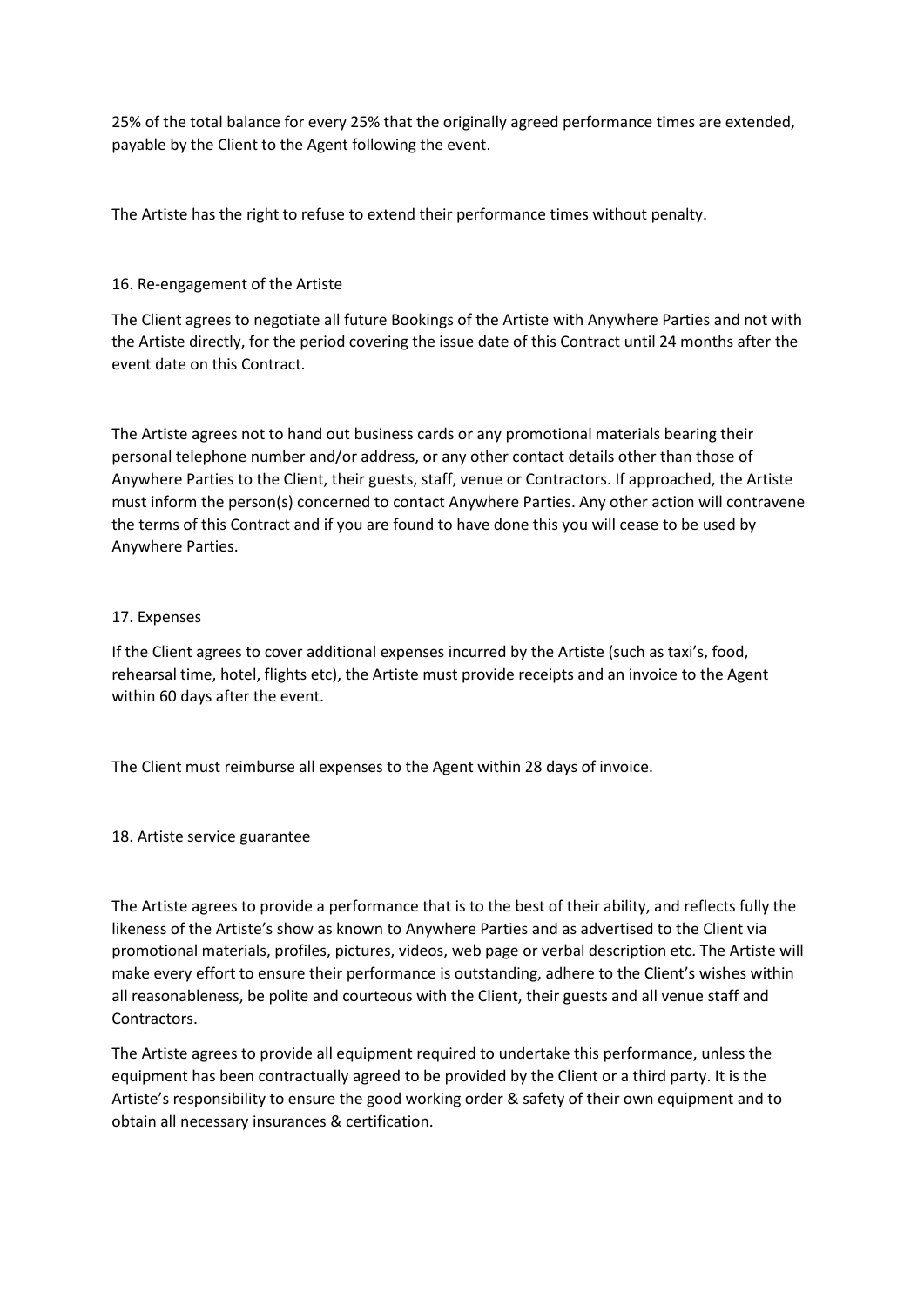The Artiste agrees that their fee is inclusive of all expenses (except those that have been agreed to by the Client and will be invoiced post the event), including holiday entitlements, travelling expenses to and from the venue, tax, N.I. etc. and covers any payments whatsoever.

The Artiste will refrain from drinking alcohol before, during and after the performance at all times when the Client or their guests are present.

The Artiste will not under any circumstances partake of any illegal drug use on the day of the event, or whilst at the event 'venue', or whilst in the presence of the Client, their guests, venue staff or other associated suppliers or Artistes.

The Artiste will not smoke in restricted areas or park their vehicles in restricted areas at the performance venue.

The Artiste will not display any other conduct deemed anti-social, illegal, nor reflecting badly upon themselves, Anywhere Parties, or the Client.

The Artiste at the time of agreeing to this Contract shall not be under any Contract to a third party that might preclude him/her from fulfilling the engagement.

The Artiste shall be suitably and tidily dressed during their performance except with the consent of the Client or where the wearing other attire is deemed to be a necessary part of their act.

The Artiste is not employed by Anywhere Parties and they are responsible for their own accounting and payment of TAX, VAT & National Insurance contributions.

The Artiste accepts full responsibility for maintaining their own Public Liability Insurance (which should be to a minimum of £1,000,000 cover), DBS (CRB) certificate, their own equipment insurance, vehicle insurance and for carrying out the P.A.T. testing of their equipment where applicable.

The Artiste understands and agrees that while in Mascot costume they will never carry a birthday cake.

### 19. Artiste equipment

i. It is agreed by the Client and the Artiste that the equipment and instruments of the Artiste are not available for use by other performers or persons except by specific permission of the Artiste.

ii. The client is responsible for any damage sustained to Anywhere Parties costume(s) and/or equipment at the event, in cases where the damage was caused (purposefully or accidentally) by any non-Anywhere Parties person at the event. To be responsible in this case means that the Client is liable to pay Anywhere Parties the fee of replacing or repairing the damaged costume(s) and/or equipment. This fee is determined at the discretion of Anywhere Parties only.

### 20. Artiste's wellbeing during the event

If the Artiste requests water, this should be provided at no charge.

### 21. Artiste's discretion regarding their attention and flow of the event

Whilst we (Anywhere Parties) understand that this is the birthday child's special day, as entertainers we feel that, at times, it is not advantageous to single out the child as per the effect that it can have